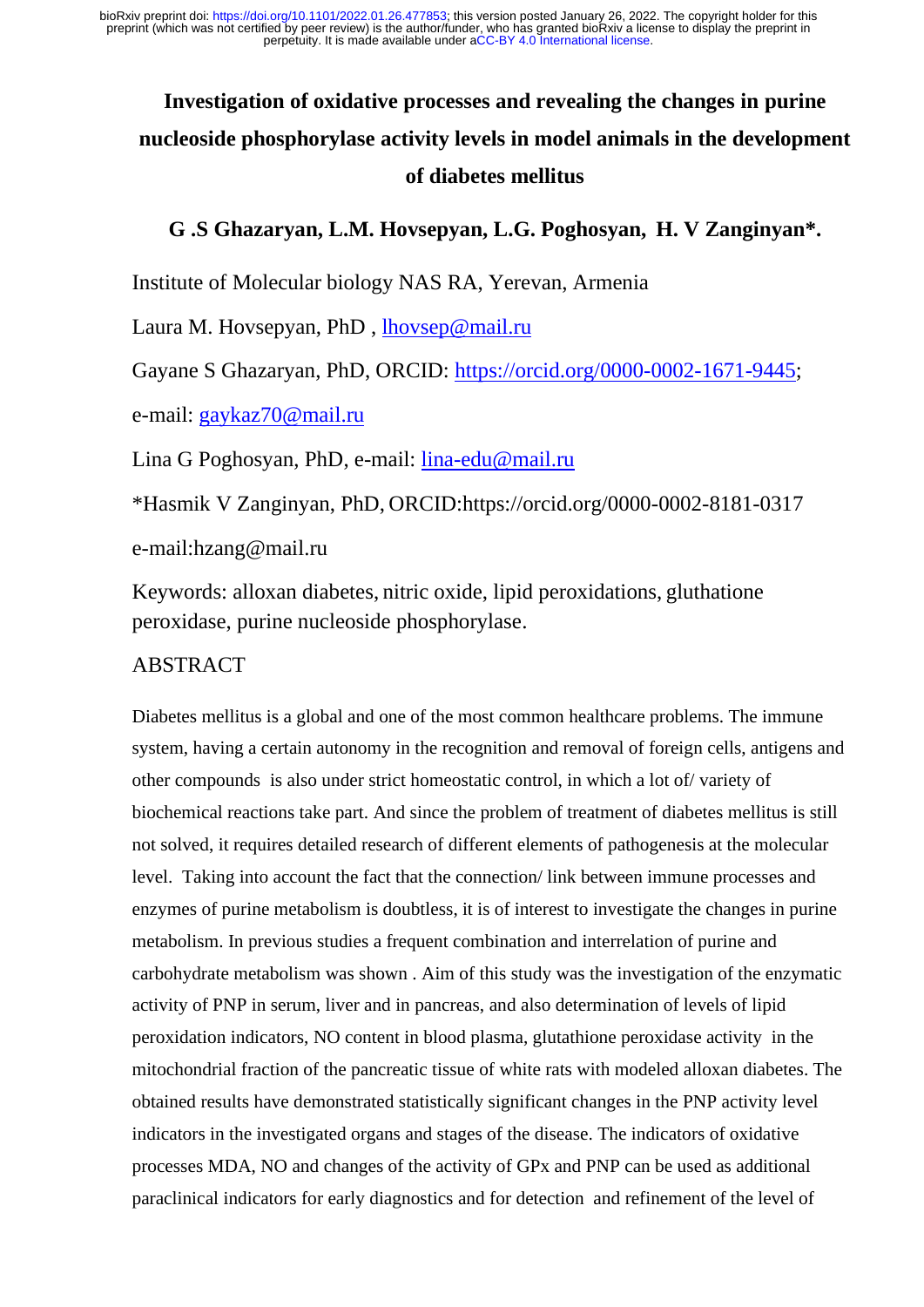activity of the pathologic process, its development and stage of the disease, which contributes to the appointment of individualized adequate therapy.

### **INTRODUCTION**

Diabetes mellitus is a global and one of the most common healthcare problems. The immune system, having a certain autonomy in the recognition and removal of foreign cells, antigens and other compounds is also under strict homeostatic control, in which a lot of/ variety of biochemical reactions take part. [1] And since the problem of treatment of diabetes mellitus is still not solved, it requires detailed research of different elements of pathogenesis at the molecular level. Taking into account the fact that the connection/ link between immune processes and enzymes of purine metabolism is doubtless, it is of interest to investigate the changes in purine metabolism[2]. In previous studies a frequent combination and interrelation of purine and carbohydrate metabolism was shown [3].

PNP is one of the most important enzymes of purine metabolism, characterizing the immune status of the organism. Inhibition of this enzyme leads to disruption of nucleoside homeostasis, which causes T-cell immunodeficiency [4]. Besides, as shown in one of the largescale joint international projects on the use of proteomic methods for the identification of markers of hepatotoxicity induced by various agents, PNP together with vitamin D-binding protein, malate dehydrogenase, paraoxonase, cellular retinol-binding protein and F-protein is identified among the six earliest and most effective serum markers of hepatotoxicity [5]. In diabetes mellitus there are conditions for formation of oxidative stress: amount of oxidative substrates increases (glucose and lipids), the formation and activity of natural antioxidant systems - such as glutathione, superoxide dismutase, catalase and glutathione peroxidase decreases [10,11].

Aim of this study was the investigation of the enzymatic activity of PNP in serum, liver and in pancreas, and also determination of levels of lipid peroxidation indicators, NO content in blood plasma, glutathione peroxidase activity in the mitochondrial fraction of the pancreatic tissue of white rats with modeled alloxan diabetes.

#### **METHODS**

The research was conducted on white outbread rats of 170-200 g body mass, contained in accordance with the rules of the European Convention for the Protection of Vertebrates Used for Experimental and Scientific Purposes (Strasbourg, 1986).

The rats were kept in controlled conditions providing 12-hour cycles of light and darkness in a temperature-controlled animal room  $(22 \degree C)$ . The rats had access to food and water. All rats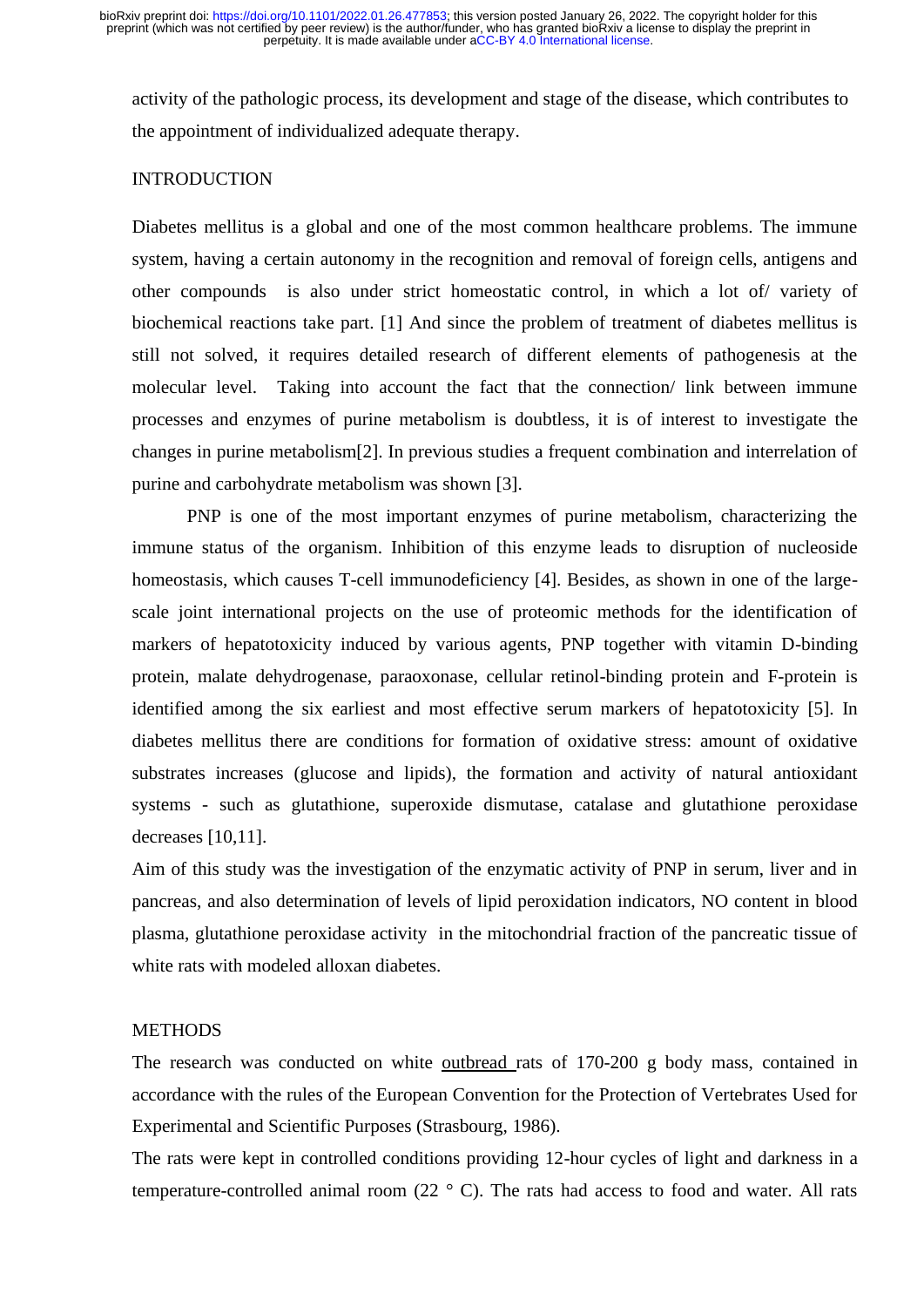received a standard laboratory diet (B&K Universal). The rats were divided into two groups: a control group of six animals and animals with induced alloxan diabetes. The amount of animals was chosen and calculated as  $n = 6$  which corresponds to the minimal number of animals necessary for conducting adequate and good controlled investigation for performing precise and reliable statistical analysis of the obtained data.

The protocol on animals was approved by the Animal Ethics Committee of the Institute of Molecular Biology of the National Academy of Sciences of the Republic of Armenia and experiments were conducted in accordance with its guidelines and rules. All rats were anesthetized by intra- abdominal administration of the MMB mixture  $(0,3 \text{ mg} / \text{kg}$  of body mass medetomidine, 4 mg/ kg midazolam, 5 mg/ kg butorfanol). Adequate depth of anesthesia was provided by testing of paw retraction and palpebral reflexes. All rats were killed by an overdose of carbon dioxide, followed by blood sampling from the carotid artery and subsequent decapitation.

Alloxan diabetes (AD) was caused by an injection of 40 mg/ kg of alloxan. The level of glucose in the capillary blood was detected with glucometer on 10, 15 and 20th days after alloxan injection. In the experiment, animals with sugar content more than 11-14 mmol/l were used.

After decapitation blood samples were obtained and organs - liver and pancreas were isolated for analysis. The blood after coagulation was centrifuged in a refrigerated centrifuge at 12.000 rotation per minute for 30 minutes and the obtained serum was used the same day for assessment of enzymatic activity. Pancreas and liver were washed from blood with chilled saline solution, homogenized in 0,1 M tris extraction solution pH 7,2, containing 5mM DTT and 1 mM EDTA and the obtained organ extracts were centrifuged at 18 thousand rpm for 30 minutes. Further the supernatants were used for assessment of enzymatic activity. PNP activity was assessed by guanine accumulation, which amount was assessed by color reaction with Folin reagent and was expressed in mmol of the substrate used per 1 g of wet tissue per minute, and for blood serum – mmol/l/min. Duration of the incubation in a water thermostat at 37 degree for assessment of the enzymatic activity was 6 minutes. The measurements were done spectrophotometrically, using quartz cuvettes at 750 nm wavelenghth [5].

Mitochondrial fraction was isolated in a medium containing 0,25 M saccharose and 0, 01M tris buffer, pH - 7,4, by a method of differential centrifugation on a K-24 centrifuge. Glutathione peroxidase activity was assessed by reduction reactions of hydrogen peroxide (H2O2) and lipid hydroperoxides (ROOH) in the presence of GSH [12, 15].

LPO activity was evaluated by the amount of Malondialdehyde (MDA) in the general homogenate and mitochondrial fraction of pancreas of control and alloxan diabetic rats. MDA was assessed by a reaction with Thiobarbituric acid [16].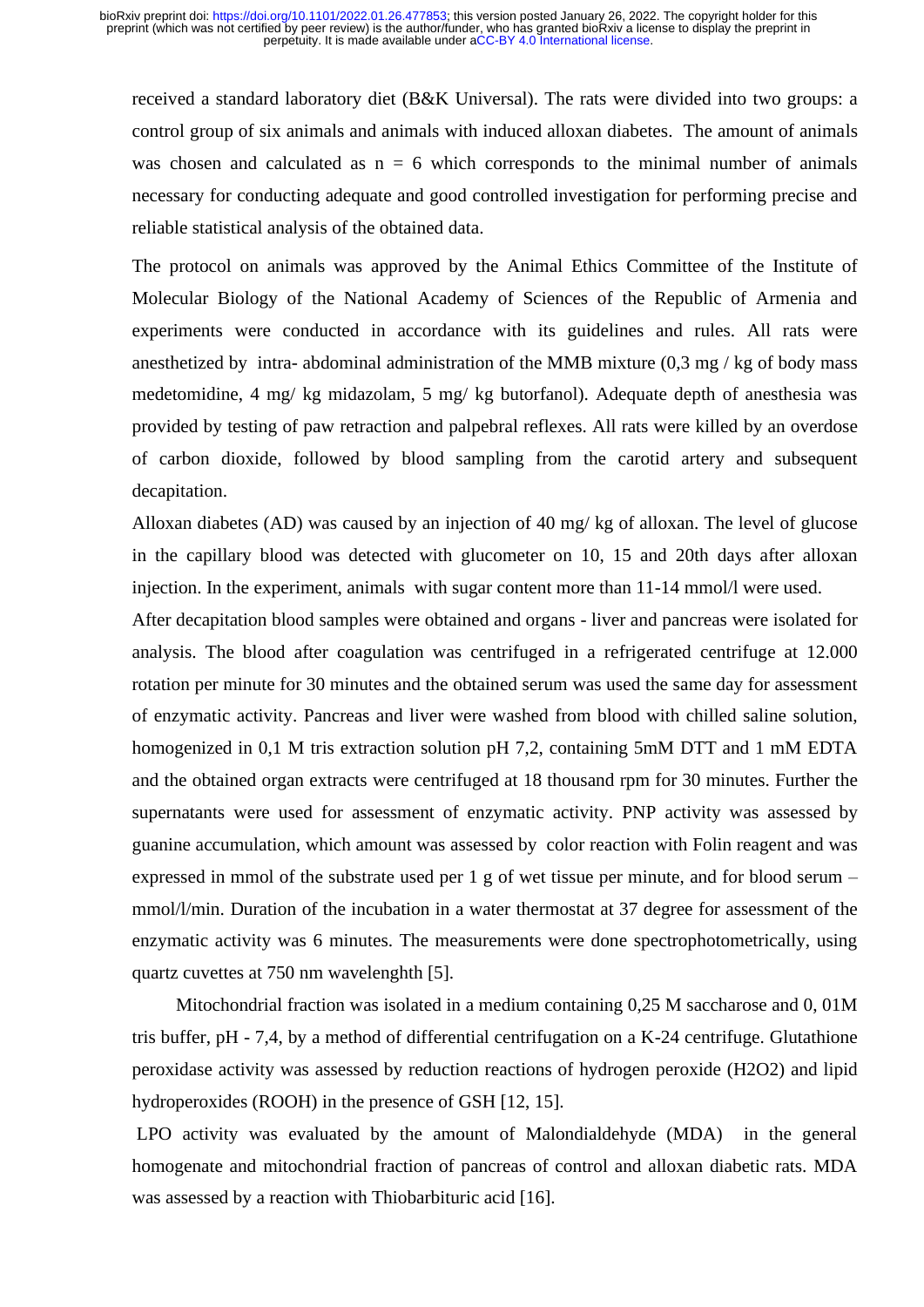The final product nitric oxide (NO) was assessed with Greys reactive (1 % Sulfanilamideб 0,1 % naphthylenediamine, 2,5 % phosphoric acid), the absorption of the solution was measured at wavelength of 546 nm. Sodium nitrite was used as a standard [17].

#### **Statistical analyses**

For statistical data analysis on PNP SPSS (Statistical Package for Social Science) package was used. The nature of the distribution of the obtained data was determined by the Kolmogorov-Smirnov criterion. The comparative analysis was performed using a nonparametric Mann-Whitney test. The differences were statistically significant when  $p \leq 0.05$  or  $p \leq 0.01$ . Correlational analysis was conducted using a nonparametric Spearman test. In the work refrigeratory centrifuge, spectrophotometer LKB Biochrom ULTROSPECII (Sweden), pH-meter PL-600 mrc (Israel), guanosine and ATP (Sigma).

# RESULTS AND DISCUSSION

Results of our investigation show that in case of alloxan-induced diabetes mellitus, there is a significant decrease in body weight of experimental animals and increase in daily water consumption (Table 2). Also, according to our observations the highest glucose level in blood was on day 20 (table 1).

*Table 1*

# *Dynamics of blood glucose level at experimental alloxan diabetes*

| Experimental groups | Blood glucose level (mmol/L) |                |                |  |
|---------------------|------------------------------|----------------|----------------|--|
|                     | Days of experiment           |                |                |  |
|                     |                              |                | 20             |  |
| Control             | $3,8 \pm 0.2$                | $4,03 \pm 0,4$ | $3.9 \pm 0.03$ |  |
| Experimental group  | $5,8 \pm 0,3$                | $8,3 \pm 0,4$  | $12,2 \pm 0.5$ |  |

#### *Table 2*

#### *Dynamics of physiological indicators of laboratory animals at alloxan diabetes*

|                            | Experimental groups |                       |
|----------------------------|---------------------|-----------------------|
|                            | Control group       | experimental<br>group |
| Body mass $(g)$            | $250 \pm 10$        | $180 \pm 6$           |
| Water consumption (ml/day) | $20 \pm 3$          | $32 \pm 4$            |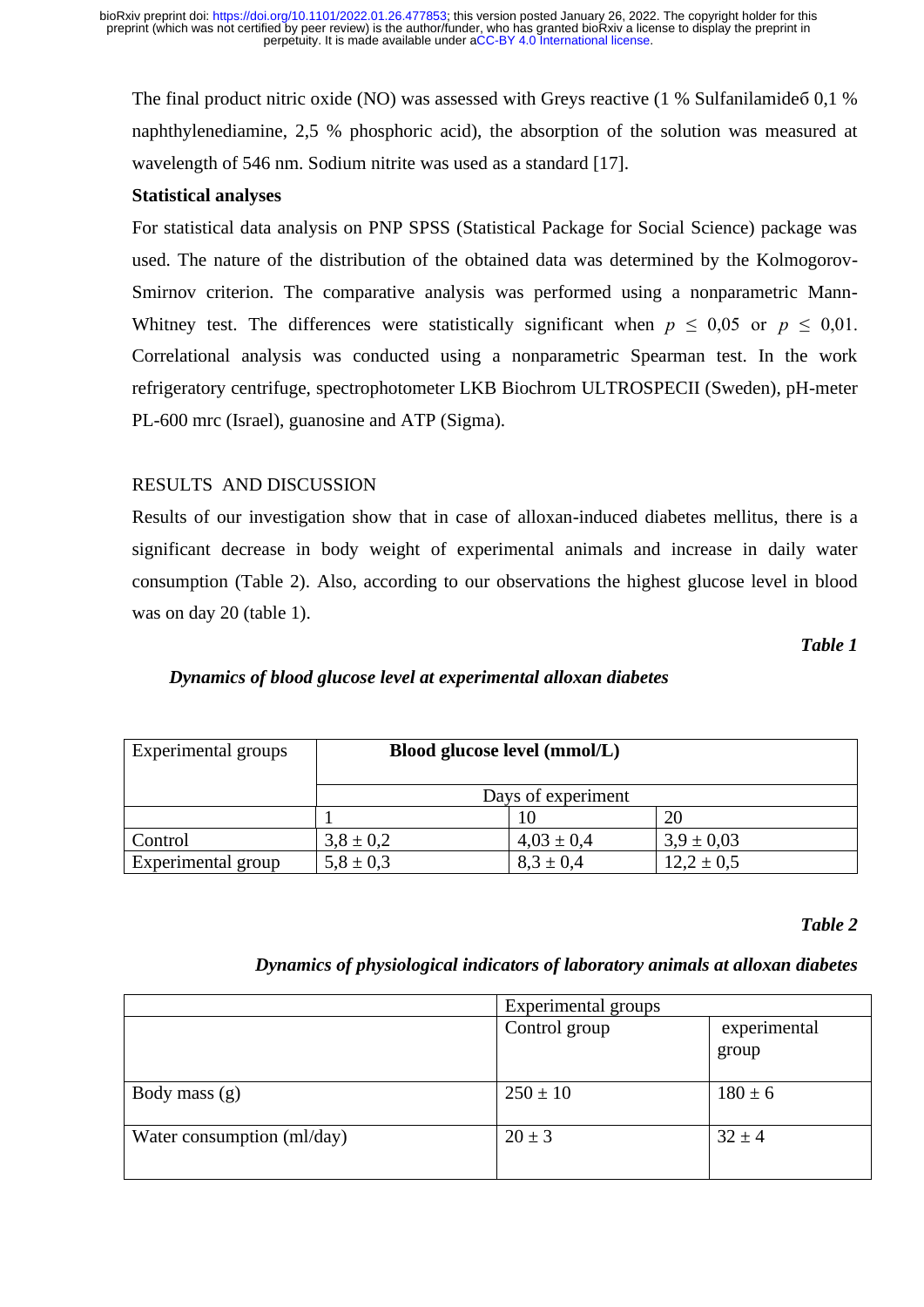*Note:*  $p < 0.05$  — the reliability of the differences when comparing the indicators of the experimental groups with the control ones.

As the results of the research showed (Fig. 1), there are significant differences of the enzymatic activity between the investigated organs, liver and pancreas, however the similarity is also visible. It is the suppression of the activity of PNP in the second experimental groups of all organs.

Fig. 1 Dynamics of changes in the activity level of PNP in blood serum, liver, pancreas in both experimental groups: experimental groups 1-10 days after alloxan injection, experimental group 2-20 days after alloxan injection. .





In our previous works we investigated the influence of different factors of the environment on PNP activity in some organs of rats. Different degree of sensitivity of the investigated organs, assessing the meanings of enzymatic activity on changeable environmental conditions. Blood serum was the most affected, and hepatic PNP showed resistant properties [8].

In this work the activity of PNP in all organs changed/ was changing in different ways. On the diagram we can see a dramatic decrease in the level of enzymatic activity in the blood serum of the first experimental group, compared to the control and almost complete suppression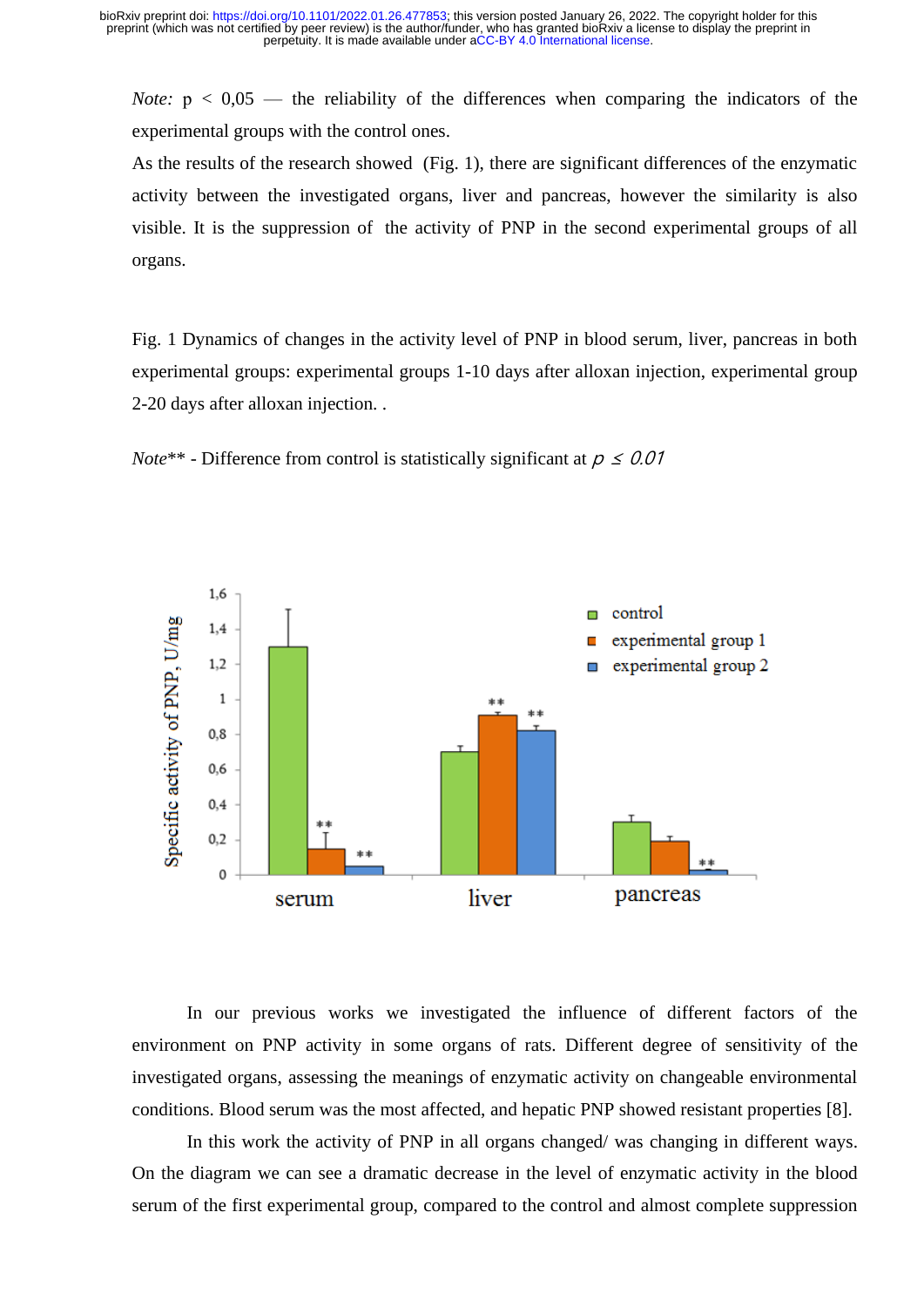of activity in the  $2<sup>nd</sup>$  one (Fig. 1). Such a persistent / steady decline in the PNP activity is characteristic for a range of pathologies with significant / expressed immunodeficiency [1]. Moreover one can not exclude / it can not be excluded, that decline in the activity of serum enzyme can be connected with the disruption of blood cells (especially erythrocytes), which have high PNP activity [4].

In contrast to blood serum, the meanings of PNP activity levels in the liver of both experimental groups rise. And although the activity in the second experimental group is somewhat reduced compared to the first one, nevertheless it remains elevated compared to the control group of animals. It is well-known that liver plays a vital role in the synthesis and metabolism of carbohydrates, lipids and proteins, hence it has a very wide functional and metabolic spectrum. The organ also consists of hepatocytes, where the activity of PNP is the highest. Therefore, when there is a disruption in the glucose metabolism and synthesis in diabetes mellitus , we can only assume that PNP activity level will increase.

Pancreas is a unique organ, which has both exocrine and endocrine function. There are different methods for revealing the impairment of the exocrine function of pancreas, including assessment of enzymatic activity or assessment of the cleavage degree of the substrate by pancreatic enzymes [7]. The role of immunological research for assessment of the severity of secondary immunodeficiency in various diseases of the pancreas has increased . The results of studies of immune parameters in such patients indicated different deviations in the immune system, which means that the mechanisms of natural immune resistance were weakened. Hyperglycemia, as a consequence of diabetes mellitus, causes severe damage to various tissues and hence changes in the activity of enzymes in these tissues [9].

The results of our research about revealing of differences in PNP activity in pancreas on the model of alloxan diabetic rats show that at the later stages of the disease (in our experiment it is 20 days after alloxan injection) the activity of PNP of second experimental group is completely suppressed, which indicates about significant changes in the immune status of the organism.

As the results of our studies showed, activation of the processes of the free radical oxidation (MDA), decrease of the activity of glutathione peroxidase and also increase of nitric oxide in blood plasma are noted /observable in the pancreatic tissue of alloxan diabetic rat /in the tissue of pancreas of alloxan diabetic rats on the  $20<sup>th</sup>$  day of diabetes development (Fig. 2)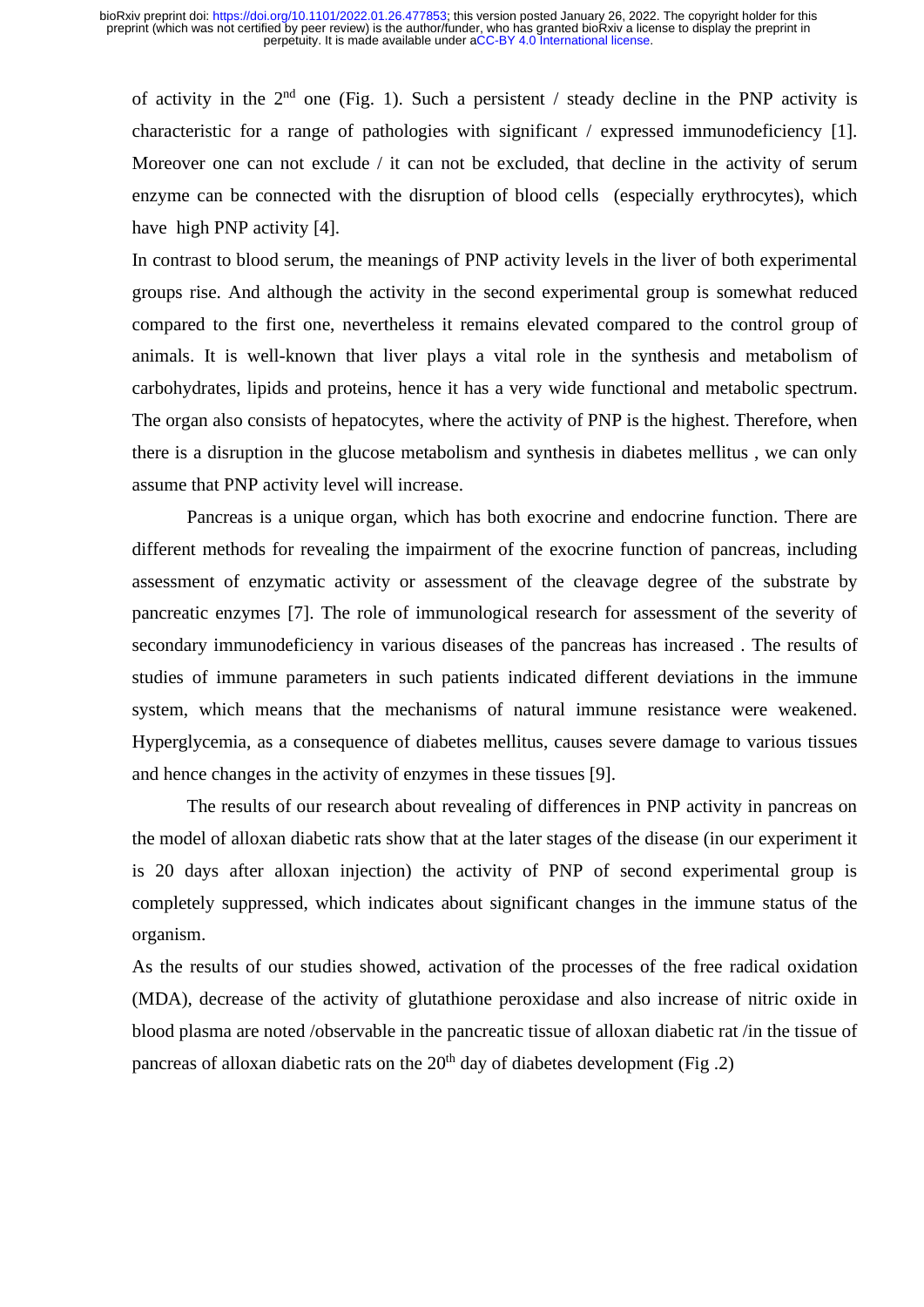

Fig. 2 Nitric oxide content in blood plasma (umol/g of protein), gluthatione peroxidase activity (µmol SH of gluthatione / mg of protein) and products of lipid peroxidation MDA (nmol/g of protein), in the mitochondrial fraction of pancreas in normal state and at alloxan diabet  $(n=15)$ 

Note:  $*$  - the difference from the control is significant when P<0.05

The increase in the content of lipid peroxides in the mitochondrial fraction of the pancreas of alloxandiabetic rats is facilitated by the high content of easily oxidizable substrates in it, such as polyunsaturated fatty acids, as well as the presence of non-heme iron in the cytochromes of the respiratory chain, which are activators of LPO.

In these conditions the mitochondrial electron transfer chain becomes a powerful source of formation of reactive oxygen species – non-stable and extremely reactive metabolites. The disruption of normal functioning of the mitochondrial electron transfer chain is also facilitated by activation of nitric oxide formation. The research on nitric oxide content revealed elevation of its content in the mitochondrial fraction of animals with alloxan diabetes (Fig. 2). When nitric oxide (NO) interacts with the superoxide anion, the active compounds nitrosonium (NO+), nitroxyl (NO–) and peroxynitrite (ONOO) are formed. At high concentrations NO (>1 mkm) interacts with the complexes of the respiratory chain (cytochrome oxidase, ubiquinone) leading to the suppression of the synthesis of adenosine triphosphate [13]. Targets of direct action of NO are copper and zinc atoms, which are parts of the enzymes. It is estimated that nitric oxide, which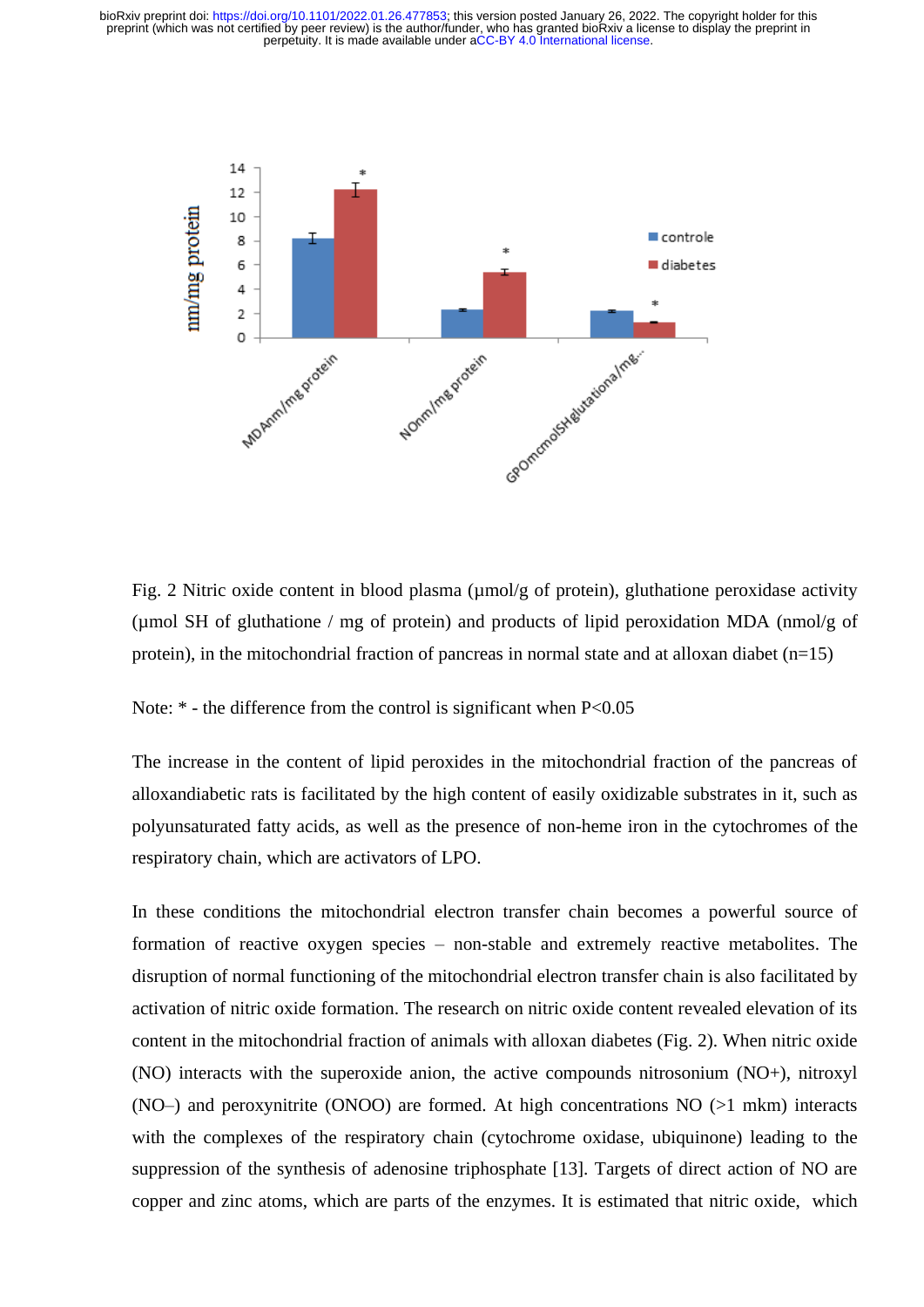forms in the islets and beta cells of pancreas, plays an important role in the mechanisms of disruption and death of beta cells, which leads to a dramatic decrease in their amount and DM development [14].

The processes of free radical oxidation in the organism are controlled by the antioxidant system. Easily oxidizing peptides play an important role in the antioxidant protection of the organism, glutathione - a thiol containing tripeptide, formed by amino acids cysteine, glutamic acid and glycine, has a special role among these compounds.

Glutathione in complex with glutathione peroxidase and glutathione reductase makes a system which has an important role in the regulation of metabolic processes in cells, the main function of these enzymes is the reduction of hydroperoxides to alcohols [15].

As the results of the research show (Fig. 2), there is a decrease in the activity of glutathione peroxidase in alloxan diabetes.

# **CONCLUSIONS**

The obtained results have demonstrated statistically significant changes in the PNP activity level indicators in the investigated organs and stages of the disease. The indicators of oxidative processes MDA, NO and changes of the activity of GPx and PNP can be used as additional paraclinical indicators for early diagnostics and for detection and refinement of the level of activity of the pathologic process, its development and stage of the disease, which contributes to the appointment of individualized adequate therapy.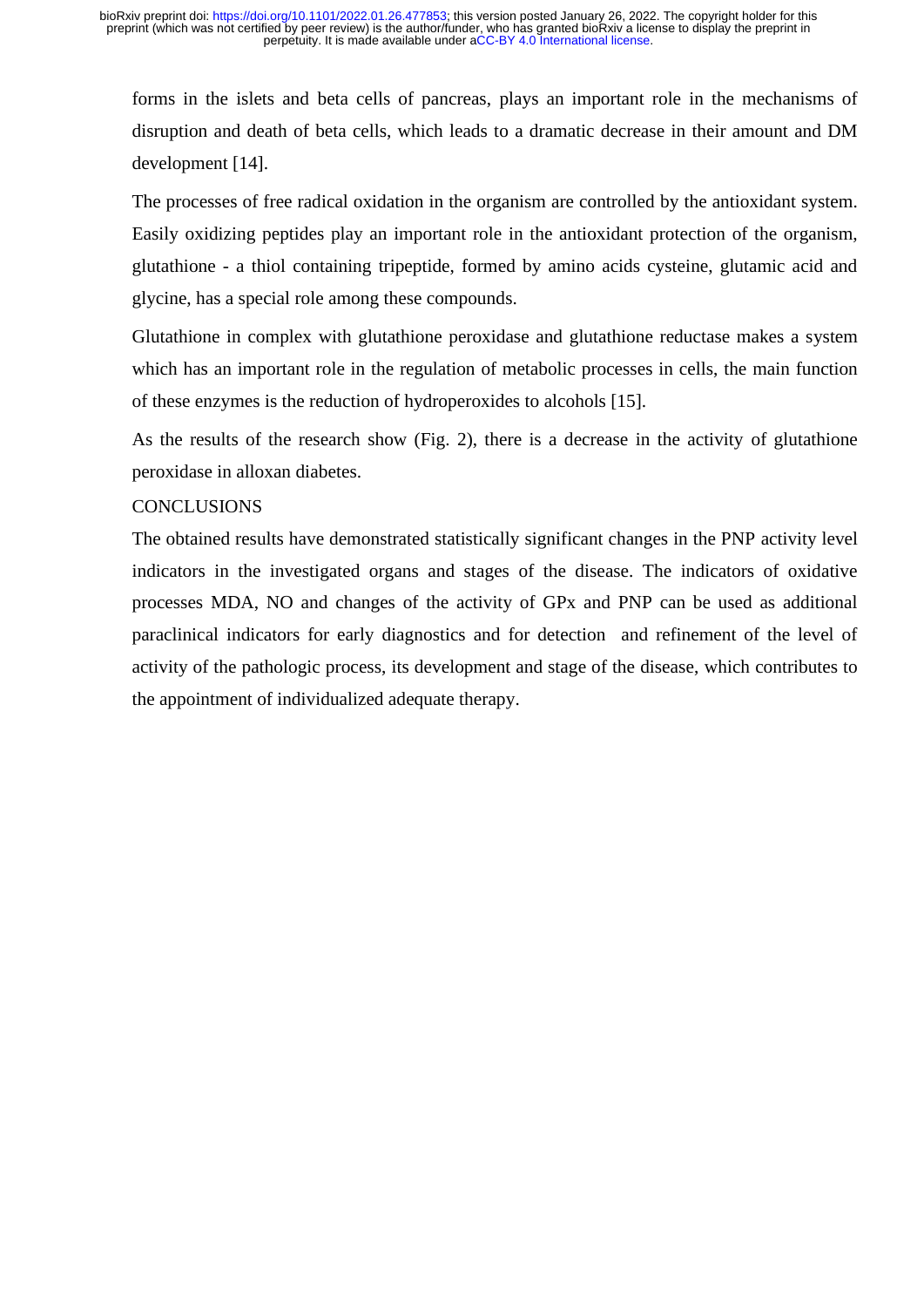# **References**

- 1. Eyal Grunebaum, Nicholas Campbell, Matilde Leon-Ponte, Xiaobai Xu and Hygo Chapdelaine. Partial purine nucleoside phosphorylase deficiency helps determine minimal activity required for immune and neurological development. Front. Immunol., 2020: 11: 1257. doi:10.3389/fimmu.2020.01257.
- 2. [Linden](https://pubmed.ncbi.nlm.nih.gov/?term=Linden+J&cauthor_id=30676821) J., [Koch-Nolte](https://pubmed.ncbi.nlm.nih.gov/?term=Koch-Nolte+F&cauthor_id=30676821) [F.,](https://pubmed.ncbi.nlm.nih.gov/30676821/#affiliation-3) [Dahl](https://pubmed.ncbi.nlm.nih.gov/?term=Dahl+G&cauthor_id=30676821) G. Purine release, metabolism and signaling in the Inflammatory response. Annu. Rev. Immunol., 2019, V.37, P. 325-347. doi:10.1146/annurev-immunol-051116-052406.
- 3. Panevin T.S., Zhelyabina O.V., Eliseev M.S., Shestakova M.V. Urate-lowering effects dipeptidyl pepridase-4 inhibitors. Diabetes Mellitus, 2020: V.23, N4, P. 349-356. doi:10.14341/DM12412.
- 4. Bzowska A., Kulikovcka E., Shugar D. Purine nucleoside phosphorylase: properties, functions and clinical aspect// Pharmacol. Ther. 2000, V.88, N3, P.349-425 doi:10.1016/50163-7258(00)00097-8.
- 5. Amacher D.E., Adler R., Herath A. et al. Use proteomic methods to identify or hypertrophy// Clin.Chem. 2005, V.51, N10, P.1796-1803. doi:10.1373/clinchem.2005.049908
- 6. Pogosian L.H., Akopian J.I. Purine nucleoside phosphorylase. Biomed. Chem. 2013, V.59, N5, P.483-497. doi:10.18097/pbmc20135905483.
- 7. Piciucchi M., Capurso G., Archibugi L., Delle Fave MM., Capasso M., Delle FG. Exocrine pancreatic insufficiency in diabetic patients: prevalence, mechanisms and treatment. Int. J.Endocrinol. 2015; 2015:595649. doi:10.1155/2015/595649.
- 8. Poghosyan L.H., Akopyan J.I. et al. Influence of electromagnetic radiation with frequency of 900 and 1800 MHz on the activity of purine nucleoside phosphorylase and Alkaline phosphatase in some organs of the Rats. Medical radiology and radiation safety. 2016, V.61, N 6, P.5-10.
- 9. Dominquez-Minoz J.E. Chronic pancreatitus and persistent steatorrhea:what is the correct dose of enzymes? Clin.Gactroenterol.Hepatol., 2011; V.9, N7, P.541-546. doi:10.1016/j.cgh.2011.02.027.
- 10. K Luc 1, A Schramm-Luc 1, T J Guzik 1 2, T P Mikolajczyk 1 3 .Oxidative stress and inflammatory markers in prediabetes and diabetes. J Physiol Pharmacol. 2019 Dec;70(6). doi: 10.26402/jpp.2019.6.01. Epub 2020 Feb 19. DOI: 10.26402/jpp.2019.6.01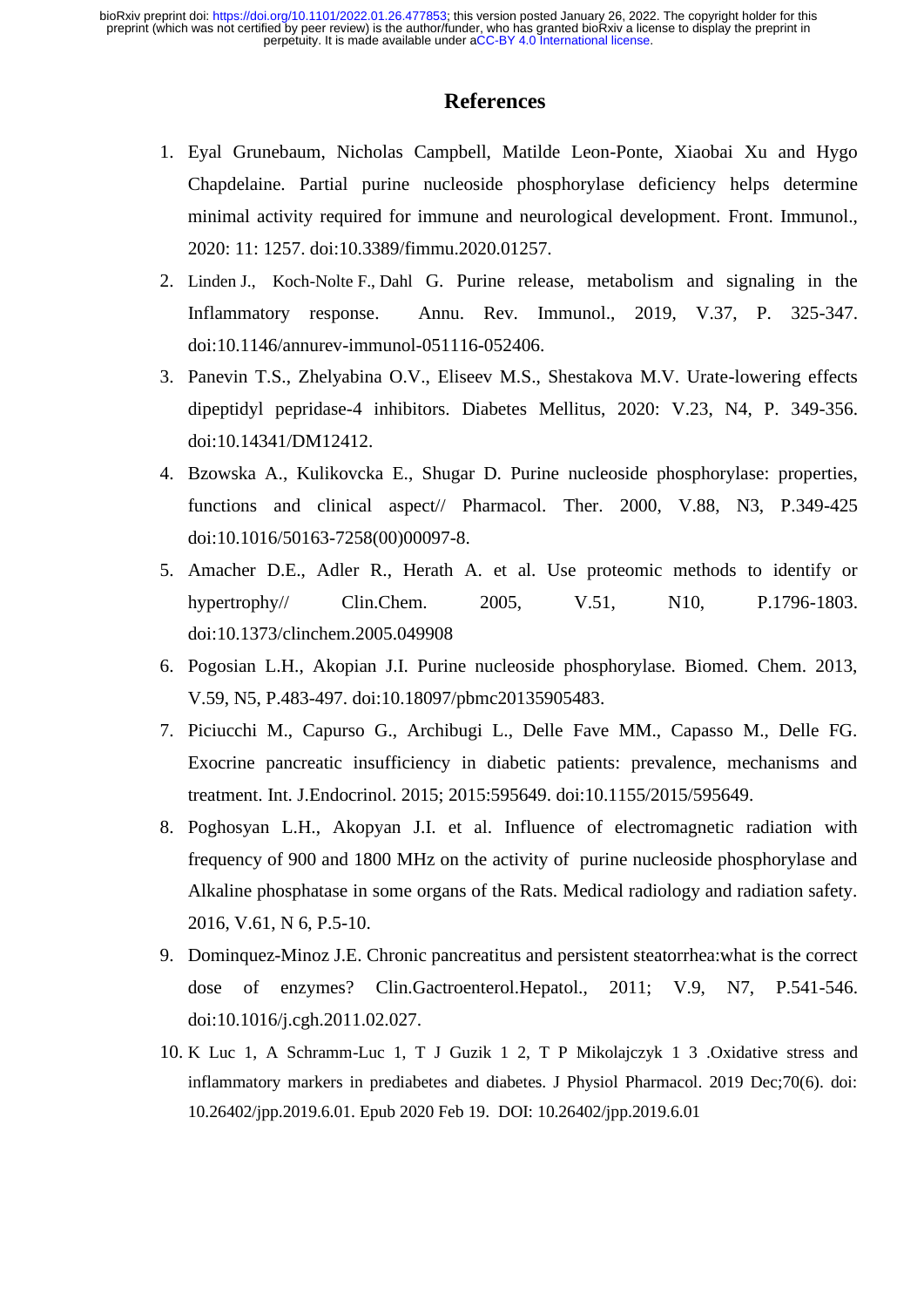- 11. O. Macdonald I .Molecular pathways associated with oxidative stress in diabetes mellitus. Biomed Pharmacother. 2018 Dec;108:656-662. doi: 10.1016/j.biopha.2018.09.058. Epub 2018 Sep 20. DOI: 10.1016/j.biopha.2018.09.058
- 12. A.V. Razygraev .Method of Determination of Glutathione Peroxidase Activity Kliniko-Laboratornyi Konsilium. 2004. – №. 4. – С. 19-22.
- 13. Guy C Brown, Vilmante Borutaite. Nitric oxide inhibition of mitochondrial respiration and its role in cell death. Free Radic Biol Med. 2002 Dec 1;33(11):1440-50. doi: 10.1016/s0891-5849(02)01112-7.
- 14. J . Pfeilschifter, Does nitric oxide, an inflamatory mediator of glomerular mesangial cells, have a role in diabetic nephropathy? Kidney Int.,48 (51), 50 - 61(1995)
- 15. A V Razygraev , A D Yushina , I A Titovich . A Method of Measuring Glutathione Peroxidase Activity in Murine Brain in Pharmacological Experiments. Bull Exp Biol Med. 2018 Jun;165(2):292-295. doi: 10.1007/s10517-018-4151-5. Epub 2018 Jun 20.
- 16. J. Sochor, B. Ruttkay-Nedecky, +3 authors R. Kizek..Automation of Methods for Determination of Lipid Peroxidation Published Chemistry 29 August 2012. DOI:10.5772/45945 Corpus ID: 871574
- 17. M.V Mazhitova, SPECTROPHOTOMETRIC DETERMINATION OF NITROGEN MONOXIDE METABOLITE LEVEL IN BLOOD AND BRAIN PLASMA IN WHITE RATS // Modern problems of science and education. – 2011. –  $\mathbb{N}_2$  3.; URL: https://science-education.ru/ru/article/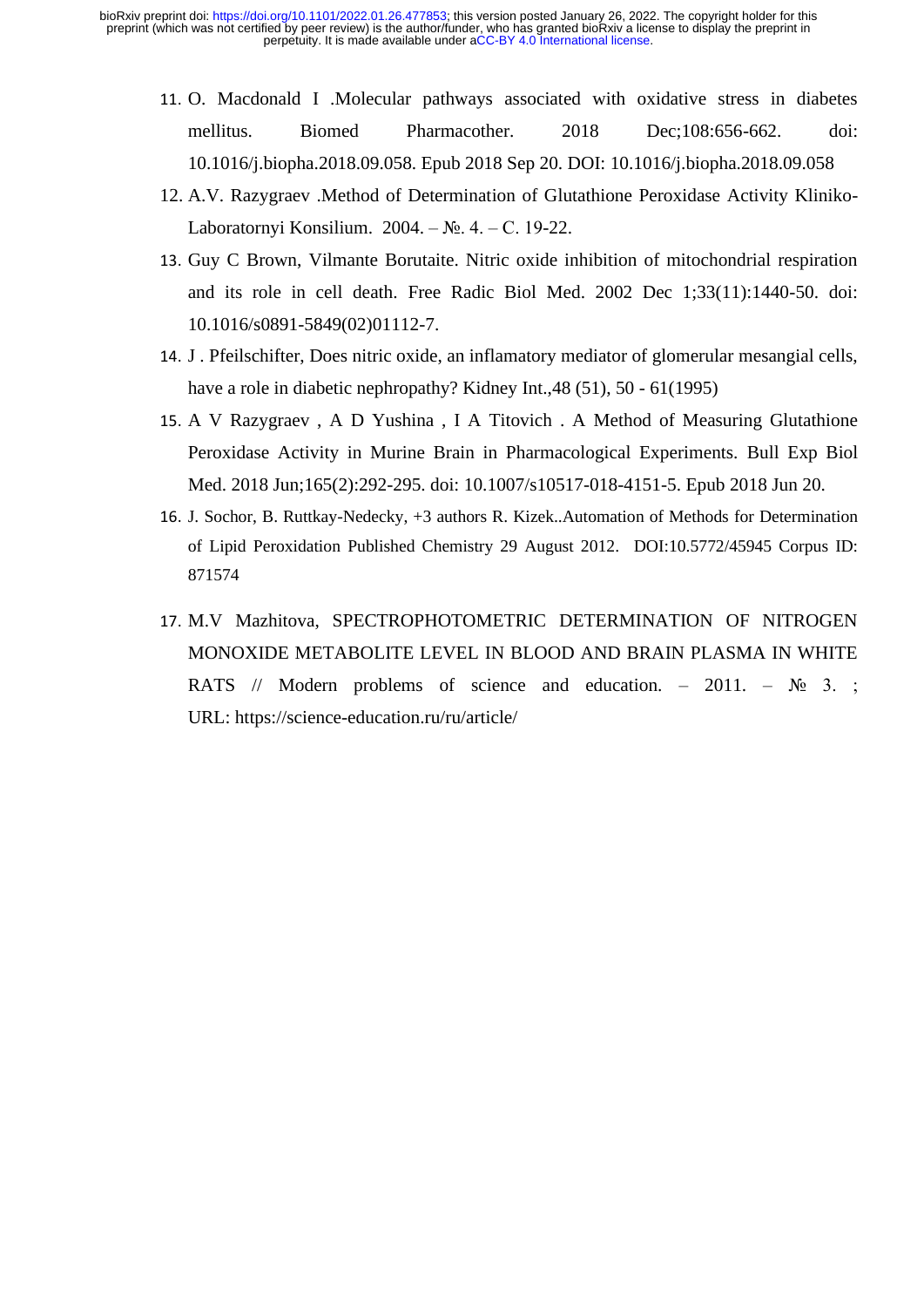| Experimental groups | Blood glucose level (mmol/L) |                |                |  |
|---------------------|------------------------------|----------------|----------------|--|
|                     | Days of experiment           |                |                |  |
|                     |                              |                | 20             |  |
| Control             | $3,8 \pm 0.2$                | $4.03 \pm 0.4$ | $3.9 \pm 0.03$ |  |
| Experimental group  | $5,8 \pm 0,3$                | $8.3 \pm 0.4$  | $12.2 \pm 0.5$ |  |

#### Table 1 Dynamics of blood glucose level at experimental alloxan diabetes

Table 2 Dynamics of physiological indicators of laboratory animals at alloxan diabetes

|                            | Experimental groups |                       |
|----------------------------|---------------------|-----------------------|
|                            | Control group       | experimental<br>group |
| Body mass $(g)$            | $250 \pm 10$        | $180 \pm 6$           |
| Water consumption (ml/day) | $20 \pm 3$          | $32 \pm 4$            |

Note:  $p \leq 0.05$  — the reliability of the differences when comparing the indicators of the experimental groups with the control ones.

Fig. 1 Dynamics of changes in the activity level of PNP in blood serum, liver, pancreas in both experimental groups: experimental groups 1-10 days after alloxan injection, experimental group 2-20 days after alloxan injection. .

Note\*\* - Difference from control is statistically significant at  $p \le 0.01$ 

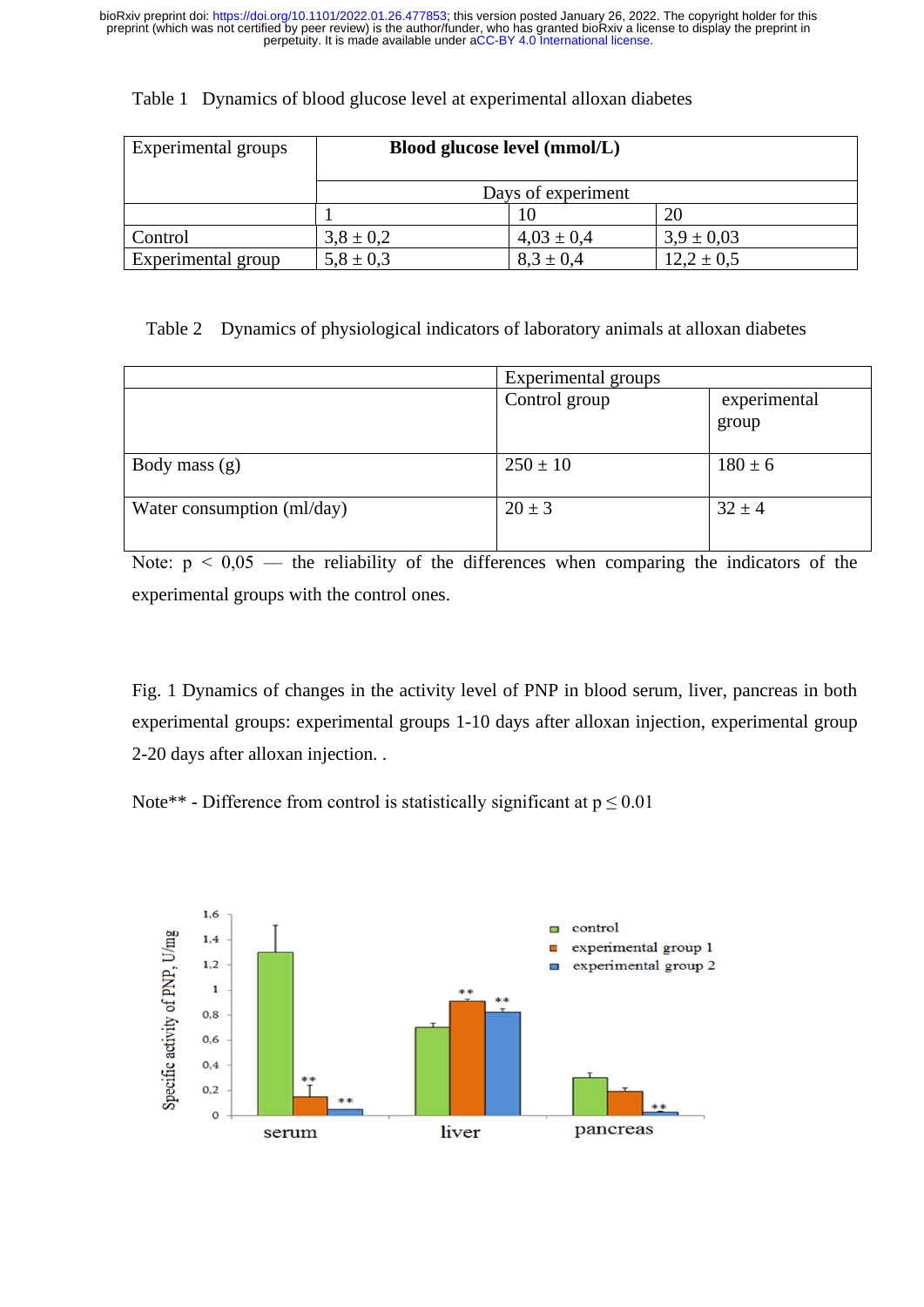Fig. 2 Nitric oxide content in blood plasma (umol/g of protein), gluthatione peroxidase activity (µmol SH of gluthatione / mg of protein) and products of lipid peroxidation MDA (nmol/g of protein), in the mitochondrial fraction of pancreas in normal state and at alloxan diabet  $(n=15)$ 

Note:  $*$  - the difference from the control is significant when P<0.05

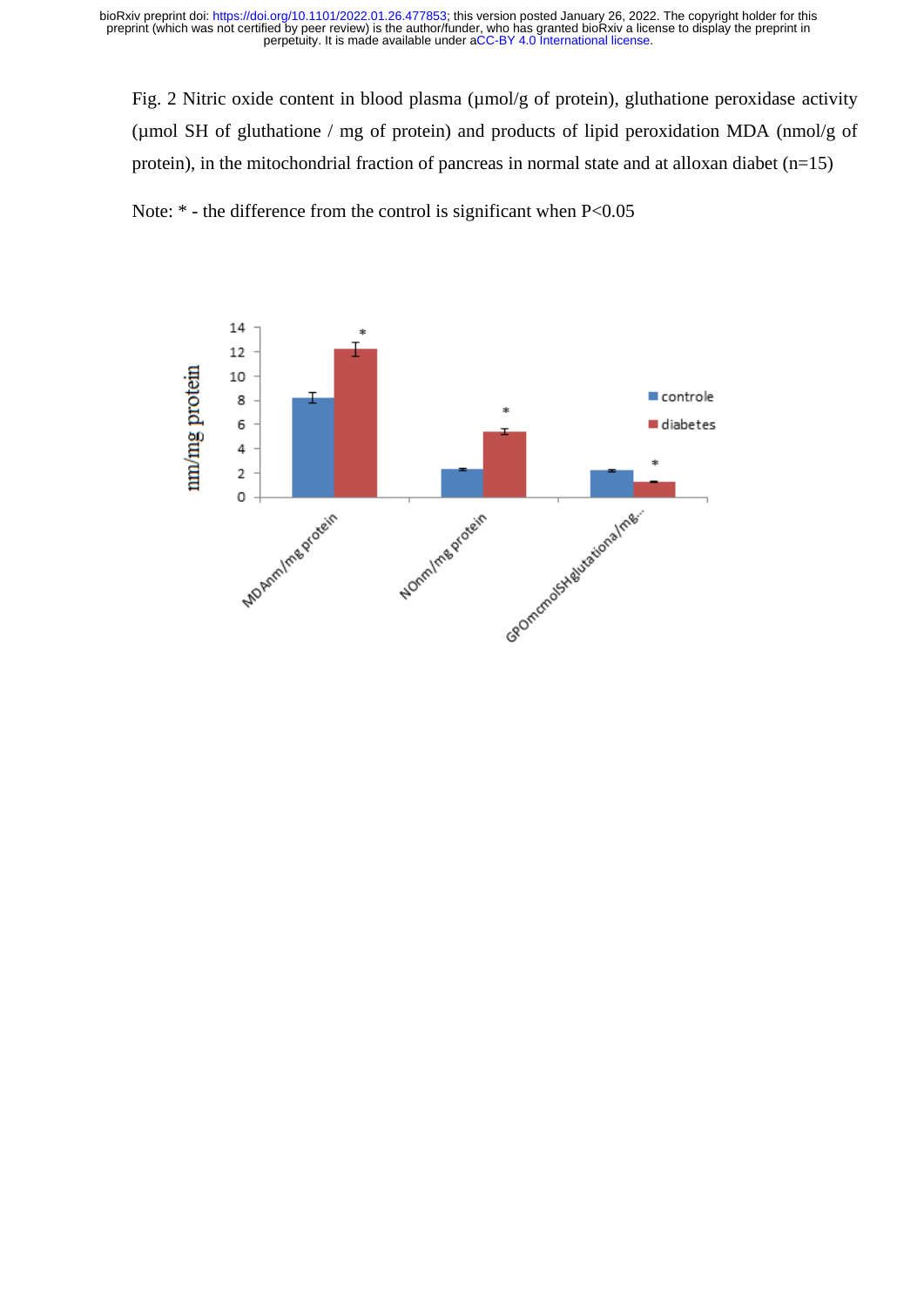Fig. 1 Dynamics of changes in the activity level of PNP in blood serum, liver, pancreas in both experimental groups: experimental groups 1-10 days after alloxan injection, experimental group 2-20 days after alloxan injection. .

Note\*\* - Difference from control is statistically significant at  $p \le 0.01$